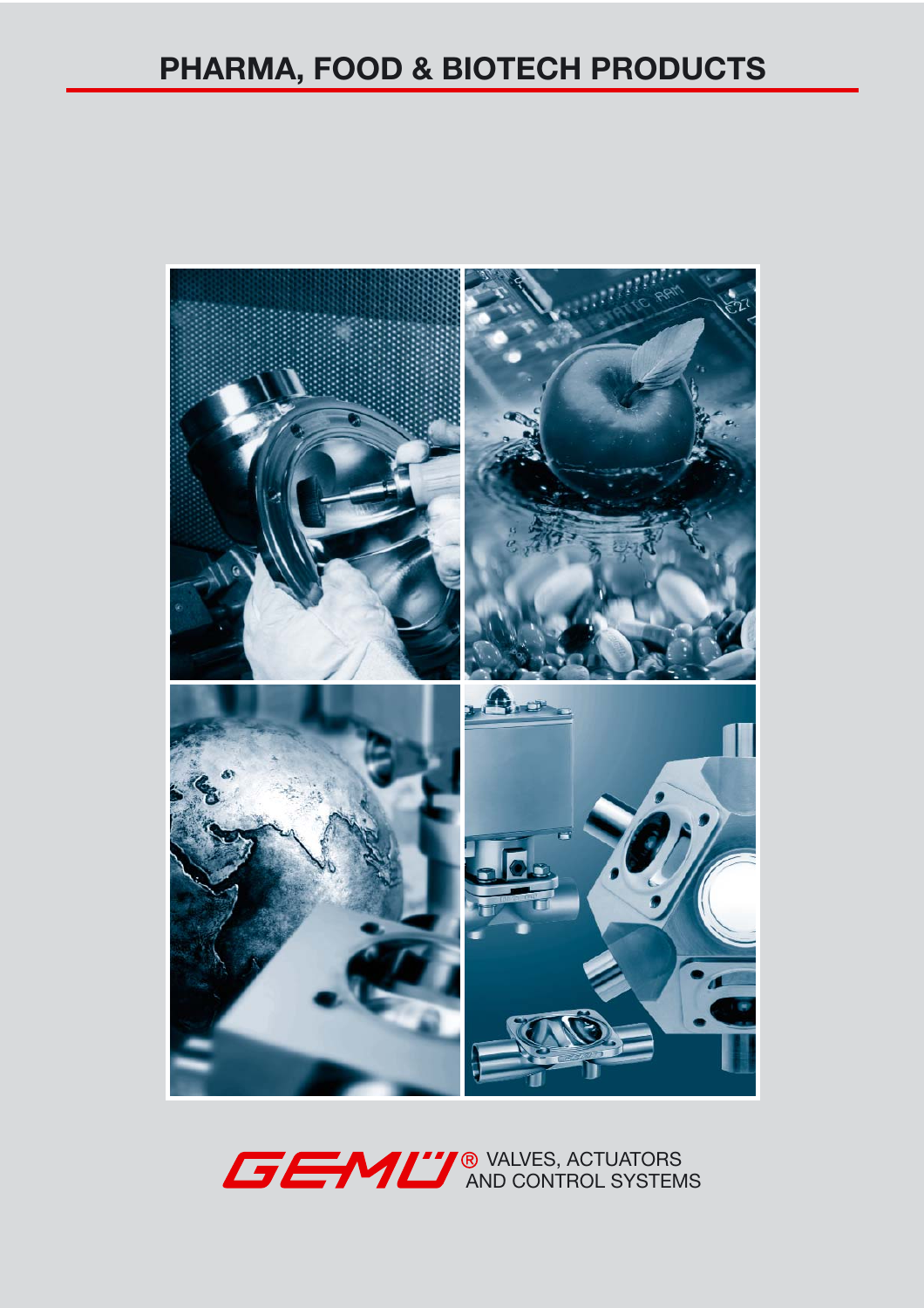

## PHARMA, FOOD AND BIOTECH PRODUCTS

Biotechnology and pharmaceutical industries demand maximum performance from our valves as only 100% process safety and integrity is acceptable. These industries deal with foodstuff, which we consume daily, or manufacture pharmaceutical products and medicines which serve our health. New vaccines are developed and new substances are produced which are designed to safeguard the future of mankind. Any mishaps in the processes could have fatal consequences. Our valves are used for processing the most

precious of liquids, one drop of which may cost a small fortune.

GEMÜ guarantees the safety of our products. Therefore we are the consumers' first choice for aseptic valves of uncompromising quality. Considerable investments, e.g. in 5-axis simultaneous CNC machines with CAD connection, were necessary to achieve such a performance capability. These machines produce GEMÜ M600 multi-port valves where all the valve weirs and cross connections are integrated "into one component". These features save our customers costs and enable us to guarantee the highest possible service reliability.



**CONTRACTOR**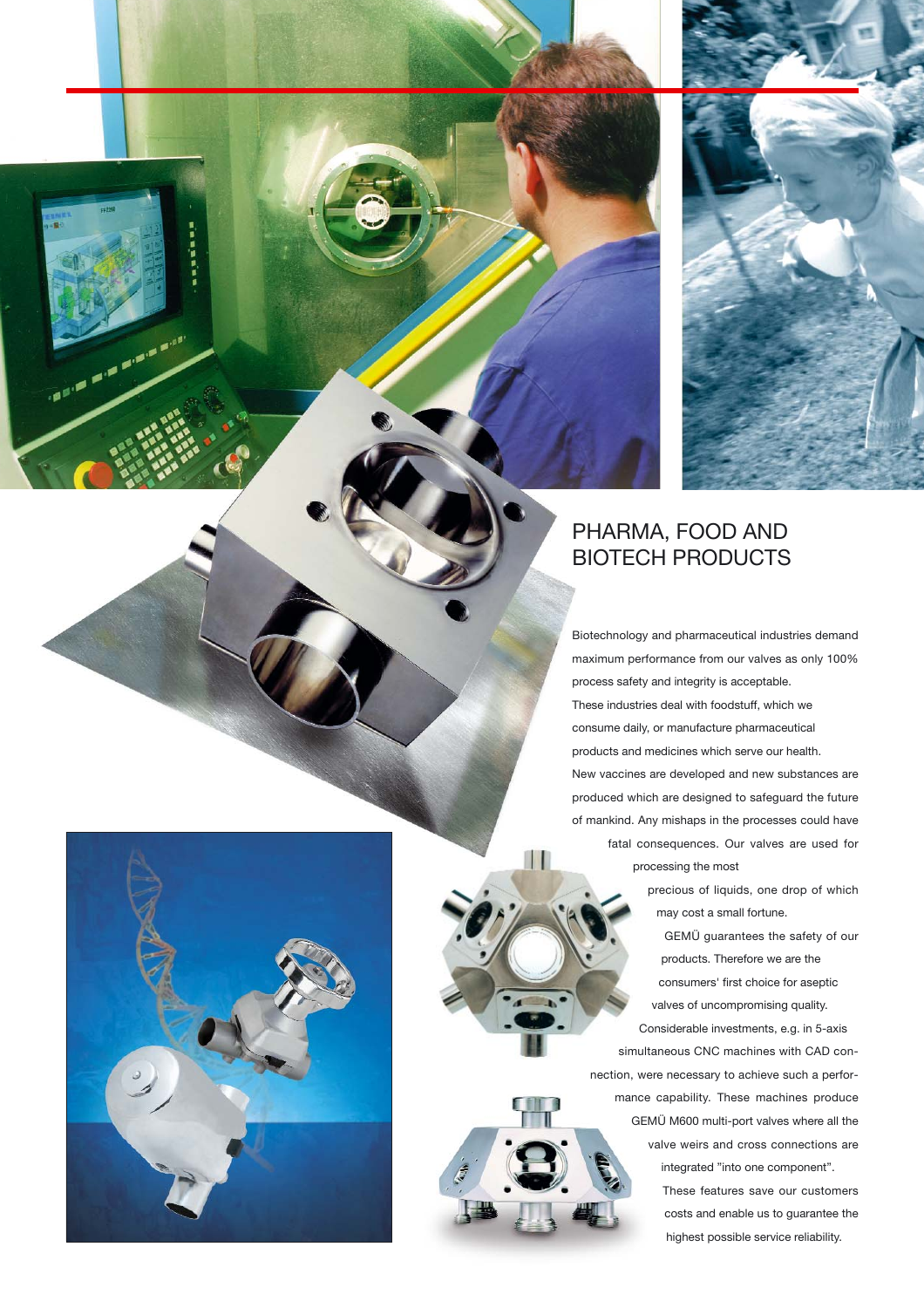

## GEMÜ - "THE ENGINEERS CHOICE"

Diaphragm and globe valves in stainless steel Autoclavable, aseptic, almost deadleg-free Surface finishes down to Ra 0.25 µm, electropolished Straight through and multiport valves, valve manifolds EPDM, FPM, PTFE diaphragms and seals

Manual, pneumatic or motorized actuators Nominal sizes DN 2 - 100 Measurement, control and regulating devices for pressure, temperature, level and flow rate Integrated field bus connections